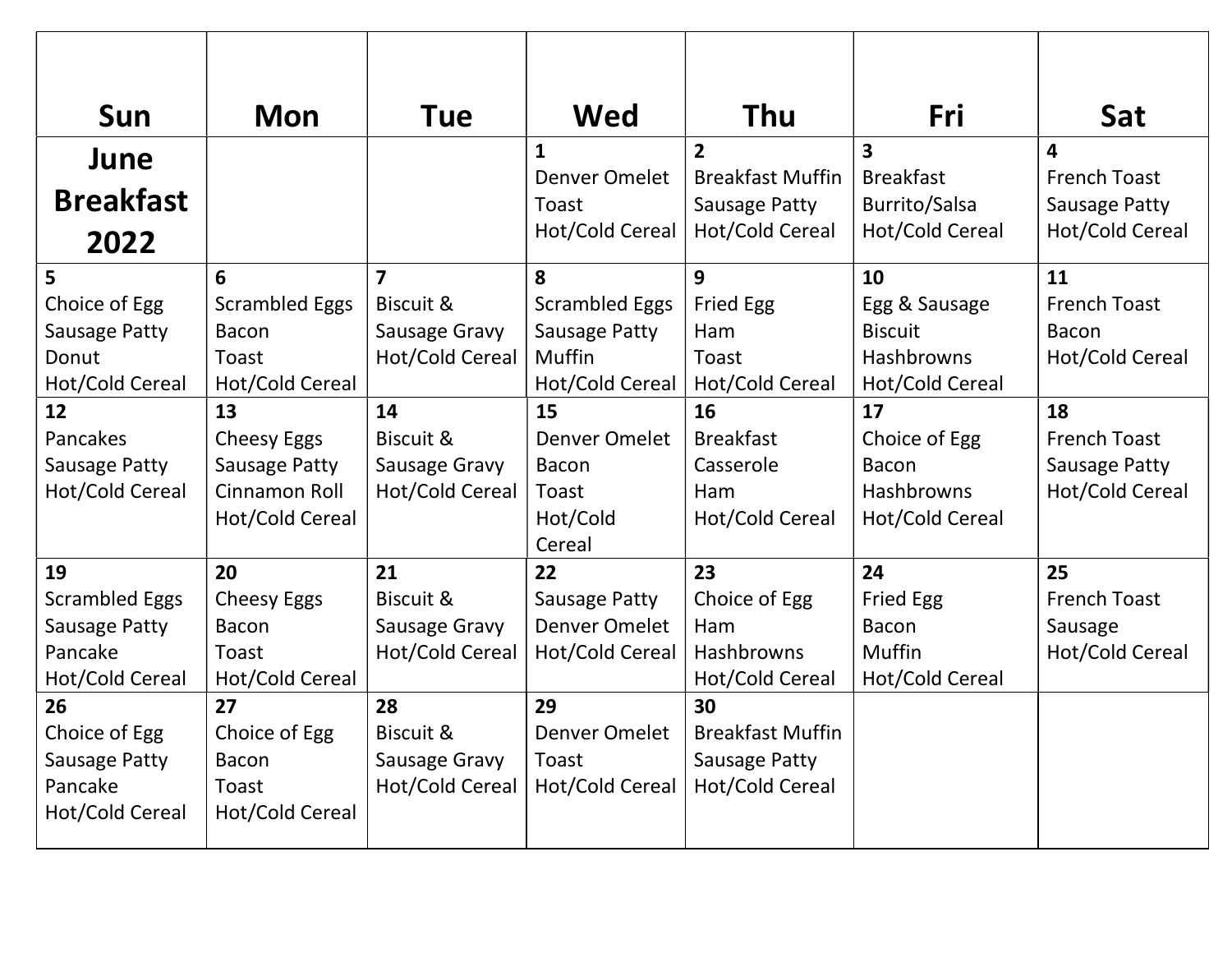| Sun                             | <b>Mon</b>                   | Tue                     | Wed                         | Thu                                     | Fri                                        | Sat                                          |
|---------------------------------|------------------------------|-------------------------|-----------------------------|-----------------------------------------|--------------------------------------------|----------------------------------------------|
| June                            |                              |                         | 1<br>Ham & Potato           | $\overline{2}$<br><b>Smothered Pork</b> | $\overline{\mathbf{3}}$<br>Fish of the Day | 4<br>Sliced Ham                              |
| Lunch                           |                              |                         | Casserole<br>Seasonal Fruit | Chop<br><b>Roasted Red</b>              | Wild Rice Blend                            | Au Gratin Potatoes                           |
| 2022                            |                              |                         |                             | Potatoes<br>Broccoli                    | Asparagus                                  | <b>Country Green</b><br><b>Beans</b><br>Roll |
| 5                               | 6                            | 7                       | 8                           | 9                                       | 10                                         | 11                                           |
| Hamburger Steak                 | <b>Italian Pork</b>          | Roasted Chicken         | <b>BBQ Burgers</b>          | Chicken &                               | <b>Fried Fish</b>                          | Chicken Breast                               |
| <b>Baked Potato</b>             | Zucchini                     | <b>Rice Pilaf</b>       | <b>Baked Beans</b>          | <b>Dumplings</b>                        | Mac & Cheese                               | Florentine                                   |
| Casserole<br><b>Green Beans</b> | Cornbread<br><b>Dressing</b> | Peas & Carrots<br>Roll  | Potato Salad                | Peas & Carrots                          | Creamy Coleslaw<br><b>Cheese Biscuit</b>   | <b>Bowtie Pasta</b><br><b>Broccoli</b>       |
|                                 | <b>Brussel Sprouts</b>       |                         |                             |                                         |                                            | Roll                                         |
| 12                              | 13                           | 14                      | 15                          | 16                                      | 17                                         | 18                                           |
| <b>BBQ Chicken</b>              | French Onion Pork            | <b>Beef Cube Steak</b>  | <b>Sliced Turkey</b>        | Patty Melt                              | Crumb Baked Fish                           | <b>Baked Ziti</b>                            |
| Corn Casserole                  | Chop                         | w/ Mushroom             | <b>Garlic Mashed</b>        | <b>Steak Fries</b>                      | Mac & Cheese                               | Italian Veggies                              |
| <b>Country Green</b>            | <b>Baked Sweet</b>           | Gravy                   | Potatoes                    | <b>Marinated Slaw</b>                   | <b>Mixed Veggies</b>                       | Roll                                         |
| <b>Beans</b>                    | Potato                       | <b>Browned Potatoes</b> | Zucchini                    |                                         | Roll                                       |                                              |
|                                 | Cabbage                      | Spinach Salad           | Roll                        |                                         |                                            |                                              |
|                                 | Roll                         |                         |                             |                                         |                                            |                                              |
| 19                              | 20                           | 21                      | 22                          | 23                                      | 24                                         | 25                                           |
| Orange Rosemary                 | Beet Pot Roast w/            | Ham & Beans             | <b>Buttermilk Ranch</b>     | Meatloaf                                | Aloha Chicken                              | Cheeseburger                                 |
| Pork                            | Carrots/Potatoes/            | <b>Fried Potatoes</b>   | Chicken                     | Mashed Potatoes &                       | Rice                                       | <b>Relish Plate</b>                          |
| Rice                            | Onions                       | Broccoli                | <b>Parslied Pasta</b>       | Gravy                                   | Carrots                                    | <b>Steak Fries</b>                           |
| Vegetable Blend                 | Side Salad                   | Cornbread               | Green beans                 | Succotash<br>Roll                       | Roll                                       |                                              |
| 26                              | 27                           | 28                      | 29                          | 30                                      |                                            |                                              |
| <b>BLT &amp; Cheese</b>         | Roast Turkey                 | Spaghetti &             | Ham & Potato                | <b>Smothered Pork</b>                   |                                            |                                              |
| Sandwich                        | Mashed Sweet                 | Meatballs               | Casserole                   | Chop                                    |                                            |                                              |
| Macaroni Salad                  | Potatoes                     | <b>Italian Veggies</b>  | Seasonal Fruit              | Roasted Red                             |                                            |                                              |
| <b>Pickled Beets</b>            | <b>Brussel Sprouts</b>       | <b>Tossed Salad</b>     |                             | Potatoes                                |                                            |                                              |
|                                 |                              |                         |                             | Broccoli                                |                                            |                                              |

Cheeseburger, Hamburger, Grilled Cheese, Chicken Salad and Ham Salad are available to substitute at any time.